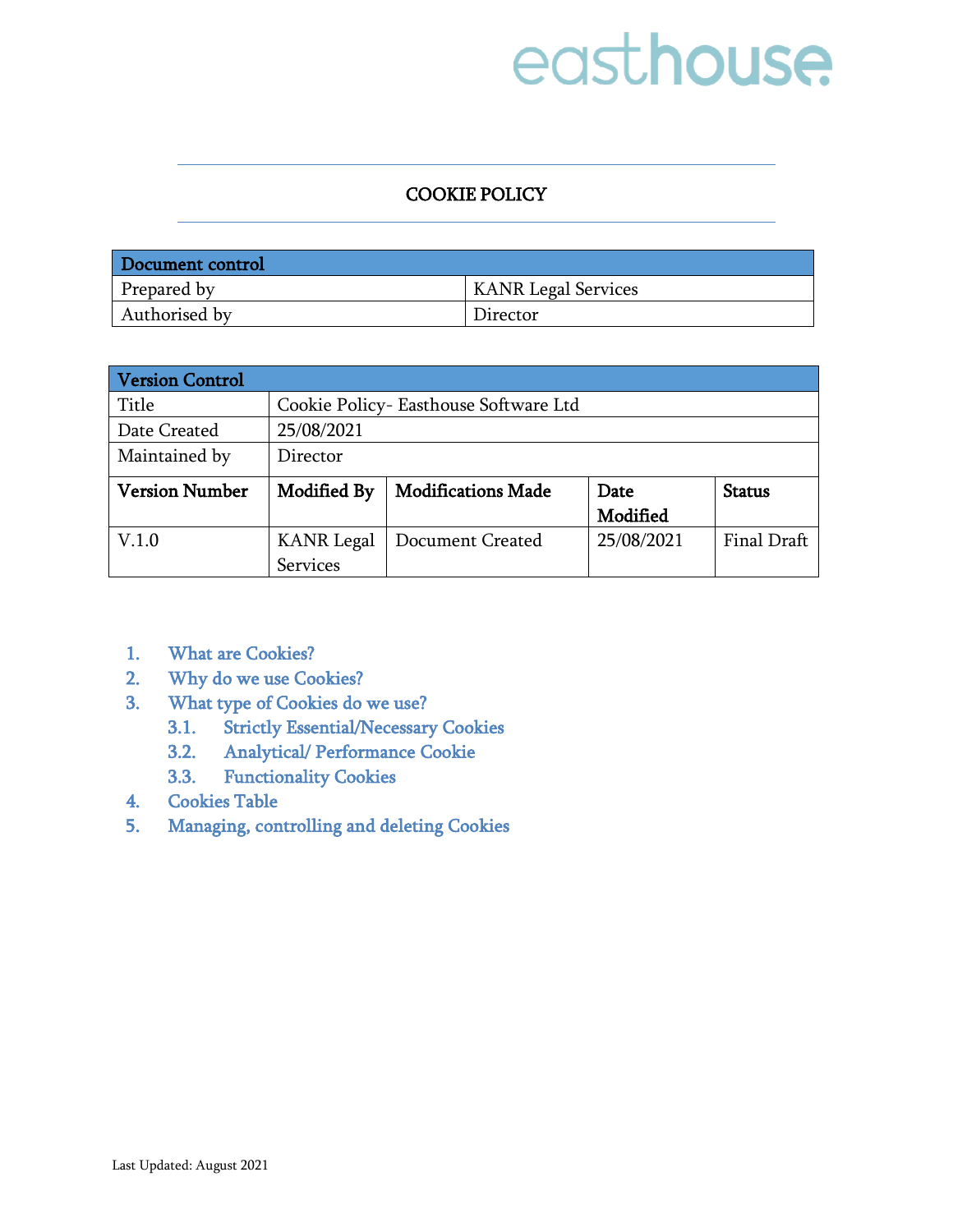Easthouse Software Limited ("us", "we", or "our") is committed to maintaining your privacy and individual rights on the internet. This Cookie Policy ("Policy") explains how we, our partners, and users of our services deploy Cookies ("Cookies"), as well as the options you have to control them. Please read this Policy carefully before using our Website ("Website"). This Policy should be read together with our Privacy Policy and our Terms of Use.

### <span id="page-1-0"></span>1. What are Cookies?

Cookies are small pieces of data that are stored on your computer and in your browser. Consent is required for Cookies to be placed on your computer or browser and you can accept and reject Cookies. Cookies are widely used in order to ensure the Website is running effectively and to give you a tailored experience. They can also be used for other purposes, such as for analytical or marketing purposes.

Cookies set by us are classified as first party Cookies. Cookies set by other parties are classified as third party Cookies and are either for a single visit ("Session Cookie") or for multiple repeat visits ("Persistent Cookies").

### <span id="page-1-1"></span>2. Why do we use Cookies?

We use Cookies for a number of reasons. Our Website uses analytical Cookies to collect information about how visitors use our Website and functionality Cookies to personalise our content for you and remember your preferences.

We also use cookies to:

- Provide you with any information you may request from us;
- Analyse your use of our products, services and Website;
- Provide you with a personalised experience whilst using our products, services and Website.

### <span id="page-1-2"></span>3. What type of Cookies do we use?

Below is a detailed list of the Cookies we use on our Website. We classify these in the following categories:

- Strictly Essential/Necessary Cookies
- Analytical/Performance Cookies
- Functionality Cookies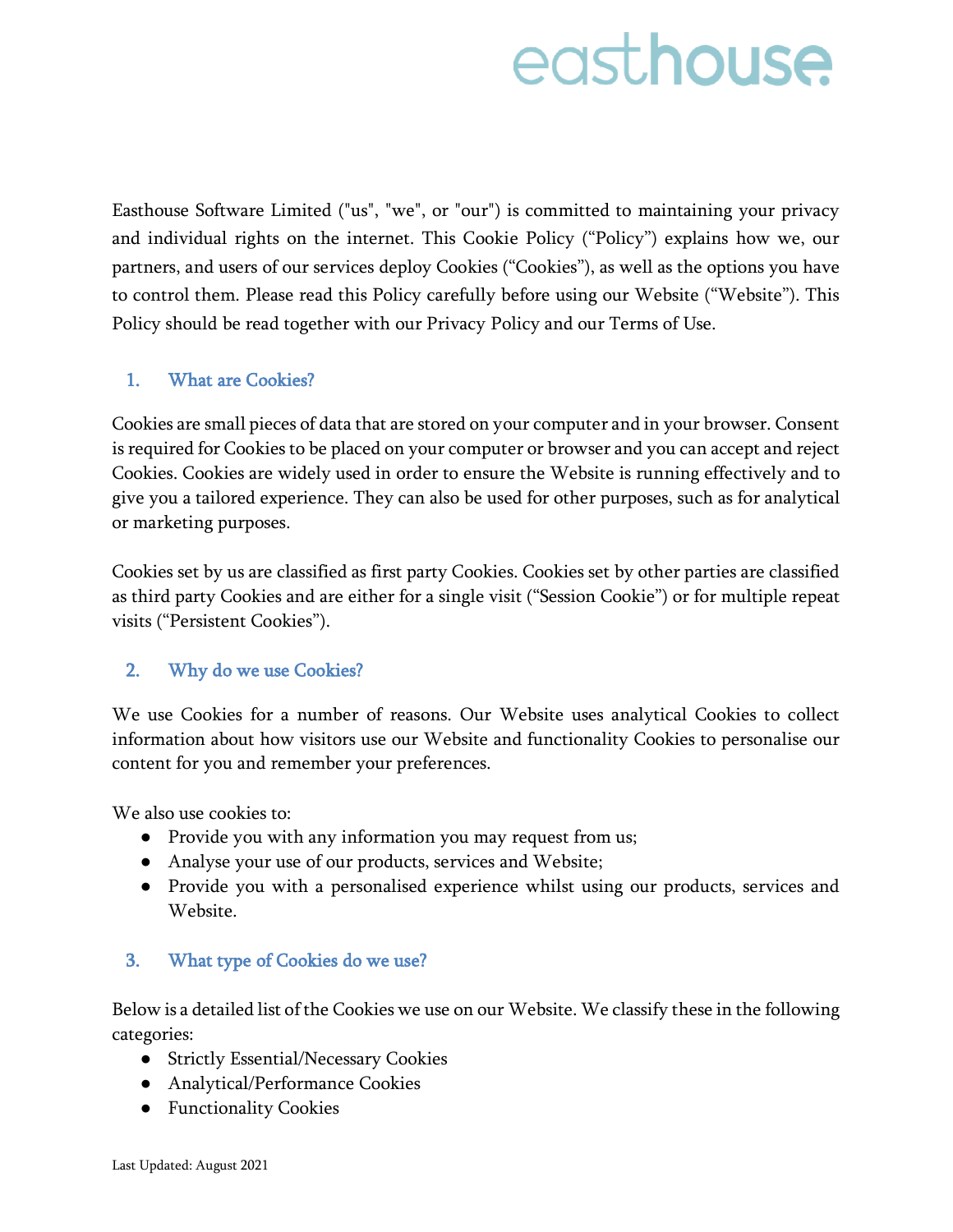#### <span id="page-2-0"></span>3.1. Strictly Essential/Necessary Cookies

Strictly Necessary Cookies. These Cookies are required for the operation of our Website. For example, they allow us to display our Website in the proper format and language, enable you to log into secure areas of our Website and make use of e-billing services.

#### <span id="page-2-1"></span>3.2. Analytical/ Performance Cookies

Analytical/Performance Cookies. These Cookies allow us to collect information about how visitors use our Website, how long visitors spend on our Website and Website traffic. This helps us to improve the way our Website works. For example, by ensuring that users are finding what they are looking for easily.

#### <span id="page-2-2"></span>3.3. Functionality Cookies

Functionality Cookies. These cookies are used to recognise you when you return to our Website. This enables us to personalise our content for you, greet you by name and remember your preferences. For example, to save user language preferences.

#### <span id="page-2-3"></span>4. Cookies Table

The table below shows the name, purpose and expiration date of the Cookies we use on our Website.

| <b>Cookie Name</b>               | Domain     | Purpose                                                                           | Expiration | Provider |
|----------------------------------|------------|-----------------------------------------------------------------------------------|------------|----------|
| $_{ga$ <sub>H314XQHS</sub><br>PY | google.com | Helps website<br>owners measure<br>how users<br>interact with<br>website content. | 2 years    | Google   |
| _ga                              | google.com | Google<br>Analytics,                                                              | 2 years    | Google   |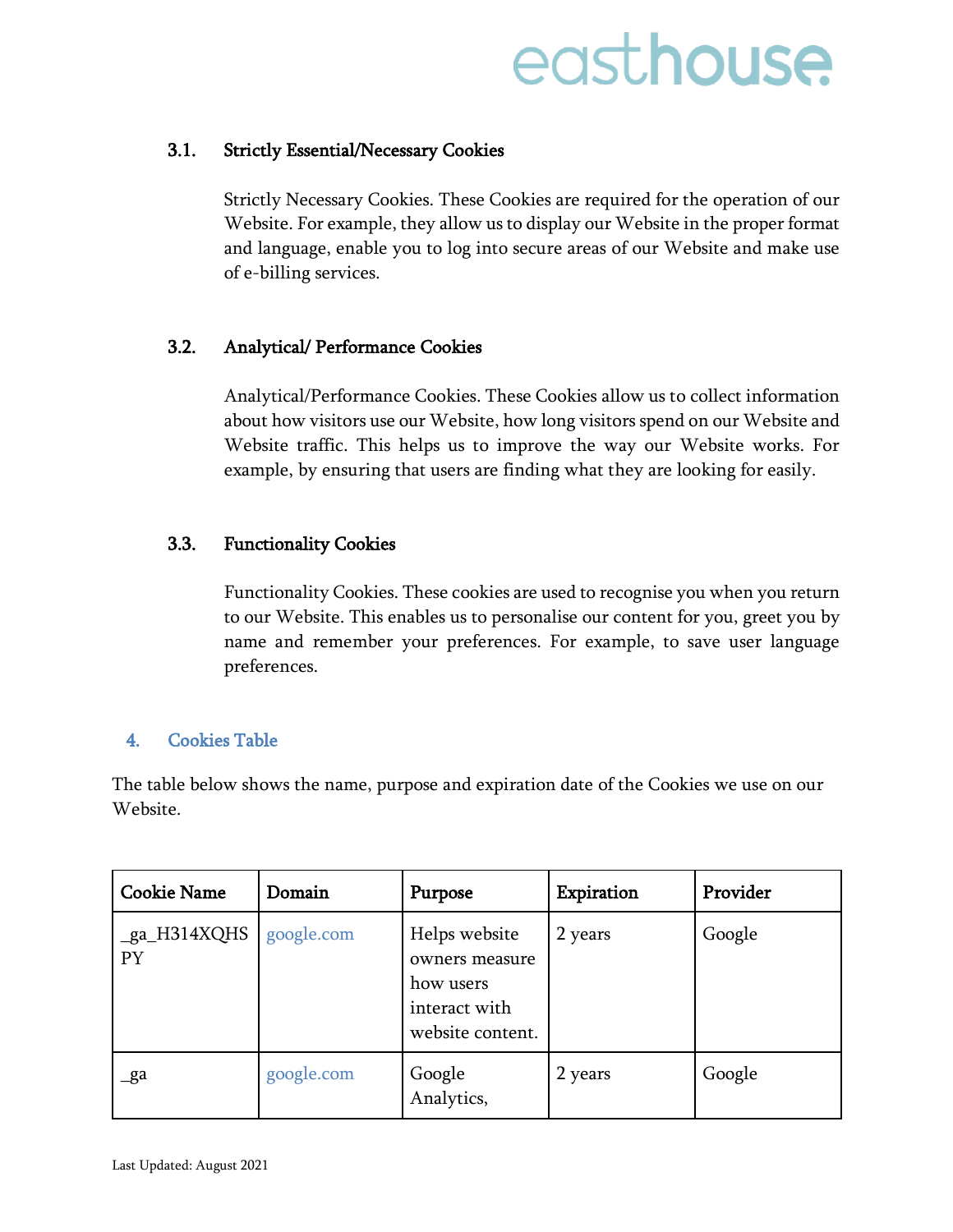|                    |            | collects<br>information<br>about how<br>visitors use our<br>website.                                                                         |          |                |
|--------------------|------------|----------------------------------------------------------------------------------------------------------------------------------------------|----------|----------------|
| _ga_9WDP3H7<br>5HN | google.com | Google<br>Analytics,<br>collects<br>information<br>about how<br>visitors use our<br>website.                                                 | 2 years  | Google         |
| _gcl_au            | google.com | Used by Google<br>AdSense for<br>experimenting<br>with<br>advertisement<br>efficiency across<br>websites using<br>their services.            | 3 months | Google Adsense |
| utmz               | google.com | Tracks where<br>the visitor came<br>from, what<br>search engine<br>they used, what<br>link they<br>clicked on, what<br>keyword they<br>used. | 6 months | Google         |
| utma               | google.com | Used to<br>distinguish users<br>and sessions.                                                                                                | 2 years  | Google         |
| _wixCIDX           | Wix.com    | Used for system<br>monitoring/deb<br>ugging.                                                                                                 | 3 months | Wix            |
| wixSession2        | Wix.com    | Used for system                                                                                                                              | 1 month  | Wix            |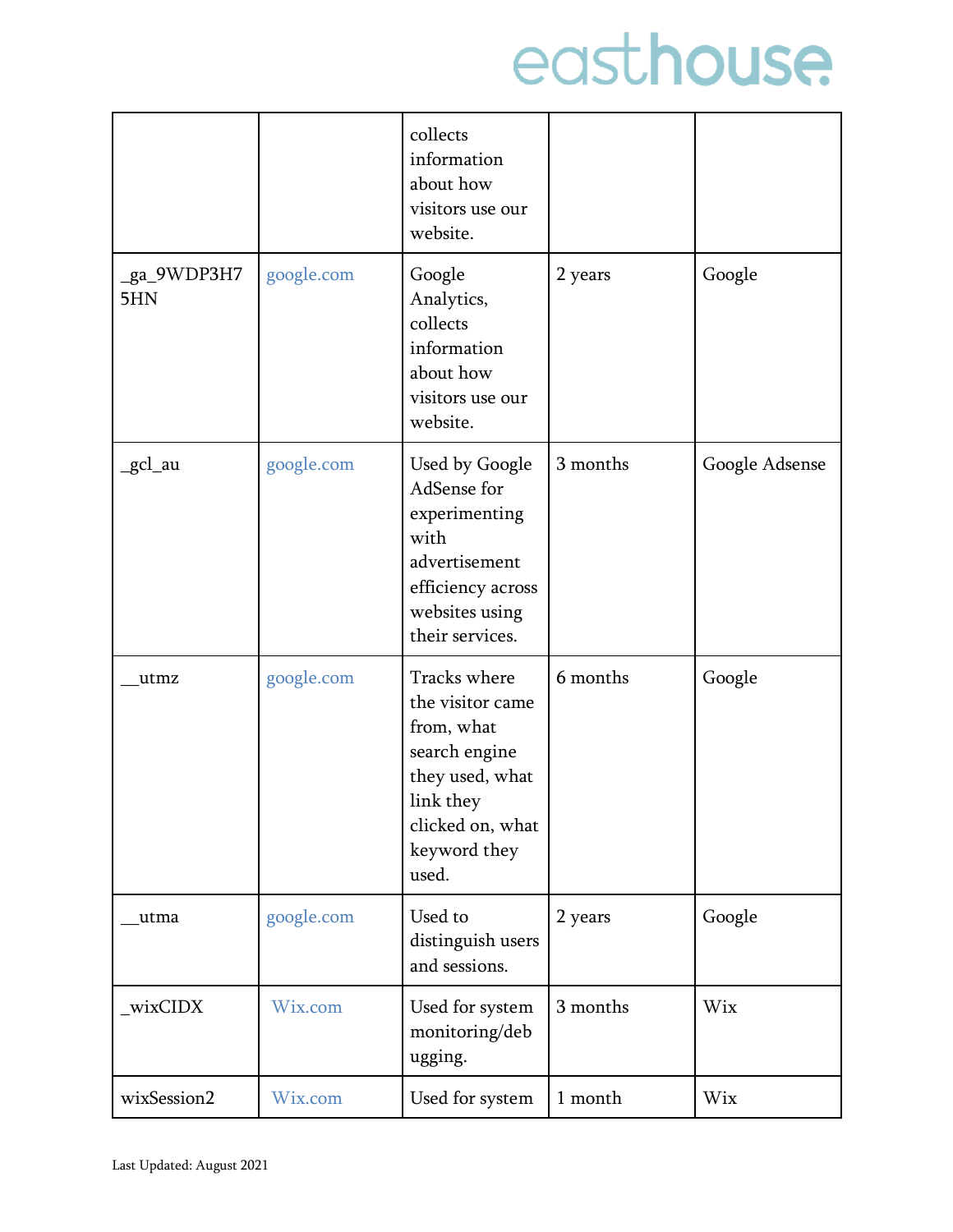|                      |         | monitoring/deb<br>ugging.                                                                                                                                                                                                           |            |     |
|----------------------|---------|-------------------------------------------------------------------------------------------------------------------------------------------------------------------------------------------------------------------------------------|------------|-----|
| wix_browser_s<br>ess | Wix.com | Used for system<br>monitoring/deb<br>ugging.                                                                                                                                                                                        | Session    | Wix |
| wixLanguage          | Wix.com | Used on<br>multilingual<br>websites to save<br>user language<br>preference.                                                                                                                                                         | 12 months  | Wix |
| wixUIDX              | Wix.com | Used by the<br>hosting provider<br>that allows the<br>start of a session<br>and navigation<br>through a<br>specific web, as<br>well as collects<br>information and<br>traffic on a<br>website, such as<br>duration and<br>location. | 2 months   | Wix |
| wixAB3               | Wix.com | Used at the start<br>of a session to<br>collect<br>information on<br>website traffic,<br>duration and<br>location.                                                                                                                  | 18 months  | Wix |
| bSession             | Wix.com | Used for system<br>effectiveness<br>measurement.                                                                                                                                                                                    | 30 minutes | Wix |
| svSession            | Wix.com | Used in<br>connection with<br>user login.                                                                                                                                                                                           | 2 years    | Wix |